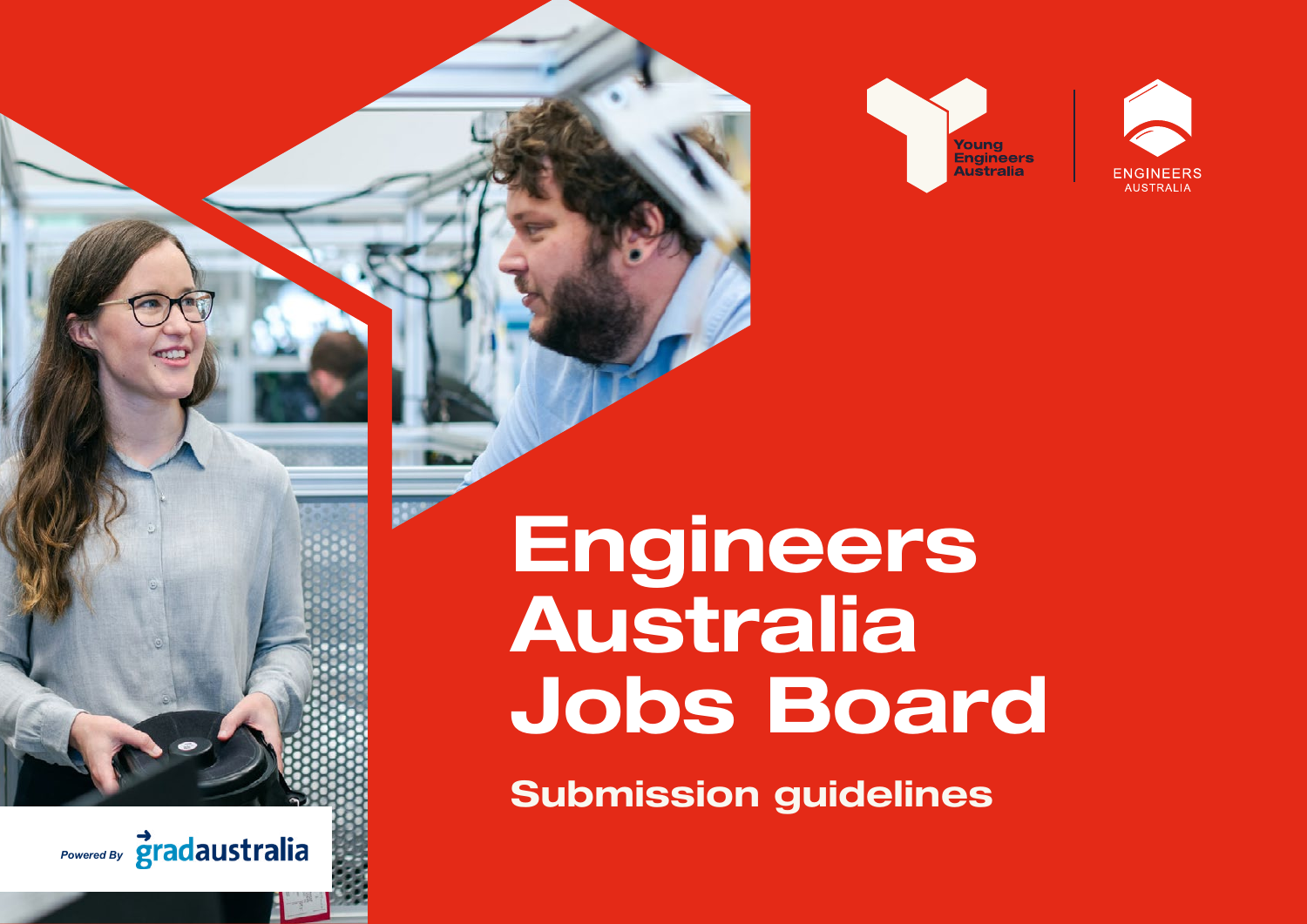# Submission process overview

Sign up for the

Fill out Employer Overview Form

1

2

3

 $\boldsymbol{\varLambda}$ 

Add Jobs, Internships and other content

Jobs Board

Employer profile and jobs live on jobs.engineersaustralia.org.au

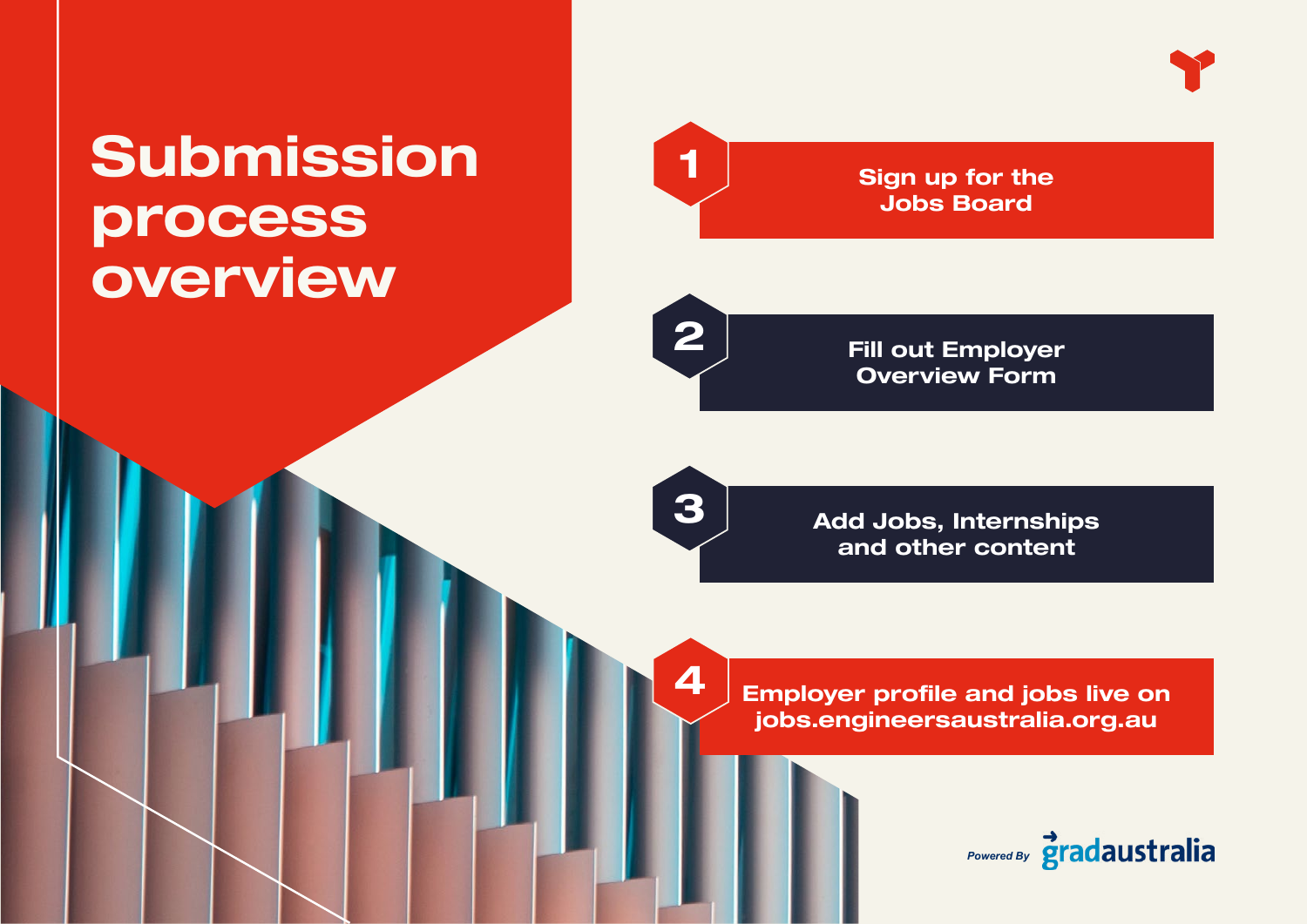# Employer **Overview**

### Introduction

The employer overview gives students an online snapshot of a company, including what they offer, what they're looking for and the sectors they work in.

#### Submission process

To enter these details please submit via the following link: <http://prosple.ea-overview.sgizmo.com/s3/>

**Upload date:** two days after form submission.

#### **Questions & support:** [contact@prosple.com](mailto:contact%40prosple.com?subject=)

Note: The expectation is that the content we receive back has already been through any necessary internal approvals and checks. If internal approvals are required by your company, please make sure this happens before submitting content.

## Artwork specifications

#### **Company logo**

- .EPS file format
- RGB

#### **Banner image**

- 1440 wide x 440px deep (or larger, but same ratio)
- RGB
- No text or logos should be used in the image. Image should ideally be purely photographic, or illustrative, with the main visual features towards the top and right.

# Copy / text specifications

- Company name
- Text lead in, 150 character description
- Up to three sectors that the organisation operates in.
- Main overview / company profile. This description is about the company and gives a general overview of graduate recruitment.
- Whether the company is open to recruiting graduates, interns/ vac work placements, early career professionals and international students and experienced engineers.
- Number of vacancies offered per year.
- Disciplines the company accepts applications from.
- Number of employees in the organisation.
- Location of opportunities.
- Optional additions: organisation location, selection process, starting salary, website, contacts and videos.